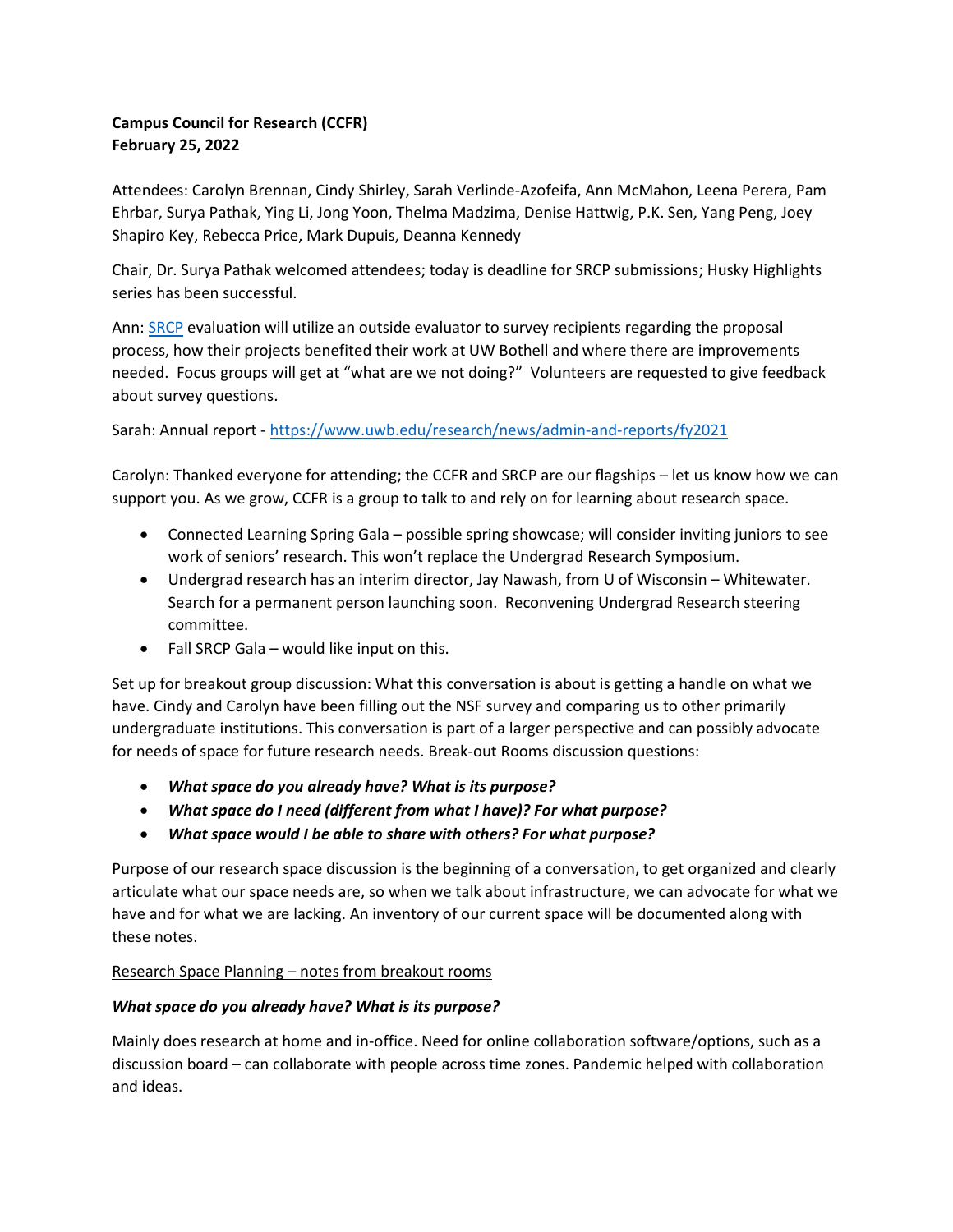Research mainly online; uses office and occasionally the reading room. Working exclusively in digital spaces is challenging; combo of in-person and digital would be ideal.

DSC 256 computer lab: Some physics classes taught in there and some biology classes taught by other faculty; also used for physics research, summer REUs and physics clubs. Paola and Joey use it to do computational research.

Prep room DSC 364 connected to physics lab houses optics equipment, laser interferometer, and serves as a prep room for ME teaching lab.

Beardslee 275 is shared (Thelma Madzima and Marc Servetnick). They designed this lab to meet their long term needs and it is perfect for them as is. They're moving again into STEM4, and unclear if their new space will be as well designed. They were told the biology division will have continuous shared space and may be losing space. They have teaching needs but cannot hire because they don't have space (research space?) for new faculty. They are losing functional space rather than square footage.

Moved out of lab space, using office as research space. Needs space to store dry specimens. The planned move occurring in fall 2023 will interrupt research because faculty must reconstitute labs while teaching. Advocated for artist colleagues in IAS who need arts space because the space they have access to inhibits their work. Recommend we talk with IAS faculty in non-STEM disciplines to discuss what they have and what they need

- Small office challenge
- Crammed office space
- Use of conference room for research creates issues as its not designed for research
- Research/Lab/Class in shared space
- Shared Mechanical Engineering & Computer research space
- No official space for research
- Students work from home currently
- Using teaching lab space for research

## What space do I need (different from what I have)? For what purpose?

Working in digital spaces, exclusively with digital scholarship is challenging to make connections. Open digital scholarship and open digital platforms can also create opportunities for collaboration and more connection

Access to DSC 256 (will share); Stability

Hold on to faculty space. Can't share office with anyone because it's so full, and would like to have space for a postdoc.

Multiple faculty requested space for postdocs

The combination of space for computer work and space to gather and talk in DSC 256 is unique and valuable. They need space (shared or dedicated) that computer work and gathering can take place simultaneously.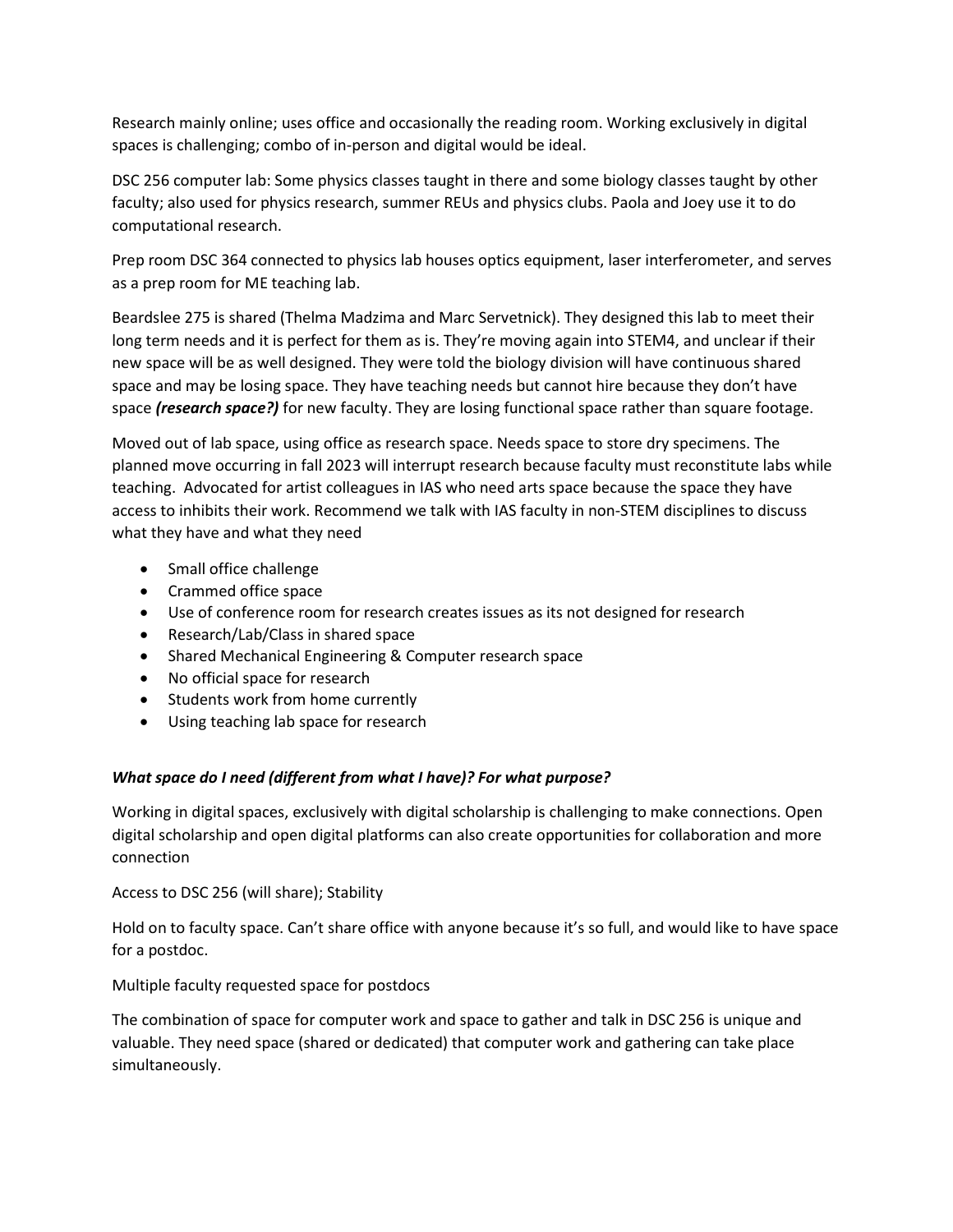- Separate Office space and Research space would be nice
- Book & equipment is crammed
- Feeling uncomfortable & frustrated
- Need working space for students
- Losing Beardslee is a huge move backward
- B/4 moving faculty was told they would get their own space was not true

Mechanical Engineering started with 25 students and increased to 72 and therefore, space is going to be tight

### What space would I be able to share with others? For what purpose?

- Mechanical shop space
- Share space with training
- Capstone design space
- 100 students in space shared by 25
- Closet space
- Need space to keep things secured

### Breakout group 4

Comments and concerns:

- One space item not considered is server space.
- Gratitude to a student who helped lock it down after moving it to her residence due to Covid.
- We need more space for secure data.
- Also need multi-use space for behavioral labs that are properly resources with computers and cameras/other necessary tech
- More collaboration space is needed on campus. Where faculty, staff and students can come together with large tables, white boards/walls, possible A/V.
- Much of campus collaboration space has been turned into offices.

Multi-use space: it was also noted by the group that Education, marketing, and social sciences could also use this type of space. Suggested convening a group to work on this. Reps should be from IAS, Education and Business.

### Group discussion

Faculty wondered how we make all research at our campus more visible? Also acknowledge research that is not funded. Would like a centralized place/system to share all research and creative practices; let public-facing staff know whenever we have something new. If connected to all research going on, can also then see overlaps and areas of collaboration.

Staff – Try to feature on research section of website; working on building out a blog format with advancement to be featured at uwb.edu/research

Chair (Pathak) – Collect this combined campus view from faculty. One of our major roles of CCFR is to have a unified voice of faculty with respect to research needs, infrastructure, space, resources and want